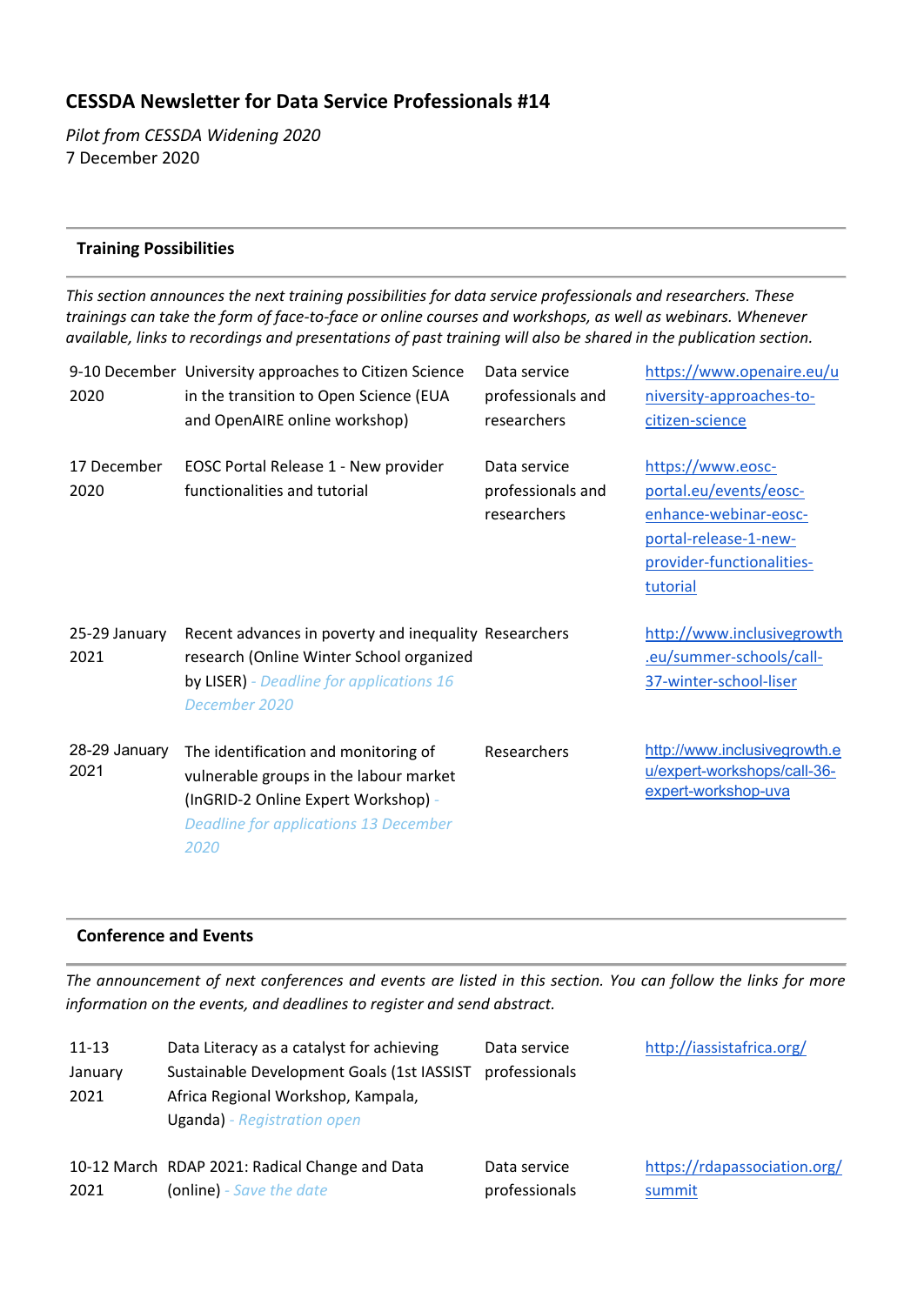| 20-22 April<br>2021 | RDA 17th Plenary Meeting - Edinburgh<br>(Hybrid) - Save the date                            | Data service<br>professionals and<br>researchers | https://www.rd-<br>alliance.org/plenaries/rda-<br>17th-plenary-meeting-<br>edinburgh-hybrid |
|---------------------|---------------------------------------------------------------------------------------------|--------------------------------------------------|---------------------------------------------------------------------------------------------|
| 29-30 June<br>2021  | ICTeSSH 2021 (free, online) - Deadline for<br>extended abstract submission December<br>10th | Data service<br>professionals and<br>researchers | https://ictessh.uns.ac.rs/                                                                  |

#### **Publications and other resources**

*In this section will be listed new reports and publications, as well as different resources such as tools and past recordings and presentations from training and conferences. You can find other useful resources for data service professionals and users in the [CESSDA Resource Directory.](https://www.zotero.org/groups/2382601/cessda_resource_directory/library) All deliverables, reports created in CESSDA projects as well as past CESSDA training are available in the [CESSDA Zenodo platform.](https://zenodo.org/communities/cessda/)*

| <b>EOSC Strategic Research and Innovation Agenda</b><br>Version 0.9                                                    | Data service<br>professionals and<br>researchers | https://www.eoscsecretariat.eu/n<br>ews-opinion/eosc-sria-strategic-<br>research-innovation-agenda-<br>version-09 |
|------------------------------------------------------------------------------------------------------------------------|--------------------------------------------------|-------------------------------------------------------------------------------------------------------------------|
| Amnesia: Data anonymity at your fingertips - tool<br>to help anonymize data and be GDPR compliant                      | Data service<br>professionals and<br>researchers | https://amnesia.openaire.eu/                                                                                      |
| Putting Data Protection into Practice: GDPR and<br>the DARIAH ELDAH Consent Form Wizard (SSHOC<br>webinar) - recording | Data service<br>professionals and<br>researchers | https://www.youtube.com/watch<br>?v=eAKhI0qde2w&feature=emb_ti<br>tle                                             |
| Webinar for EOSC constituency on Data Together<br>- slides and recording                                               | Data service<br>professionals                    | https://www.eoscsecretariat.eu/e<br>vents/webinar-eosc-constituency-<br>data-together                             |
| CESSDA Webinar on Data Management Expert<br>Guide - slides                                                             | Data service<br>professionals and<br>researchers | https://doi.org/10.5281/zenodo.430<br>5782                                                                        |
| EOSC Enhance Webinar: EOSC Portal Release 1 -<br>What's new? - recording                                               | Data service<br>professionals                    | https://www.eosc-<br>portal.eu/events/eosc-enhance-<br>webinar-eosc-portal-release-1-<br>whats-new                |
| The CESSDA Expert Tour Guide - Tips for Trainers                                                                       | Data service<br>professionals                    | https://www.cessda.eu/content/d<br>ownload/4305/48671/file/TTT_DO<br>TipsForTrainers v1.0.pdf                     |